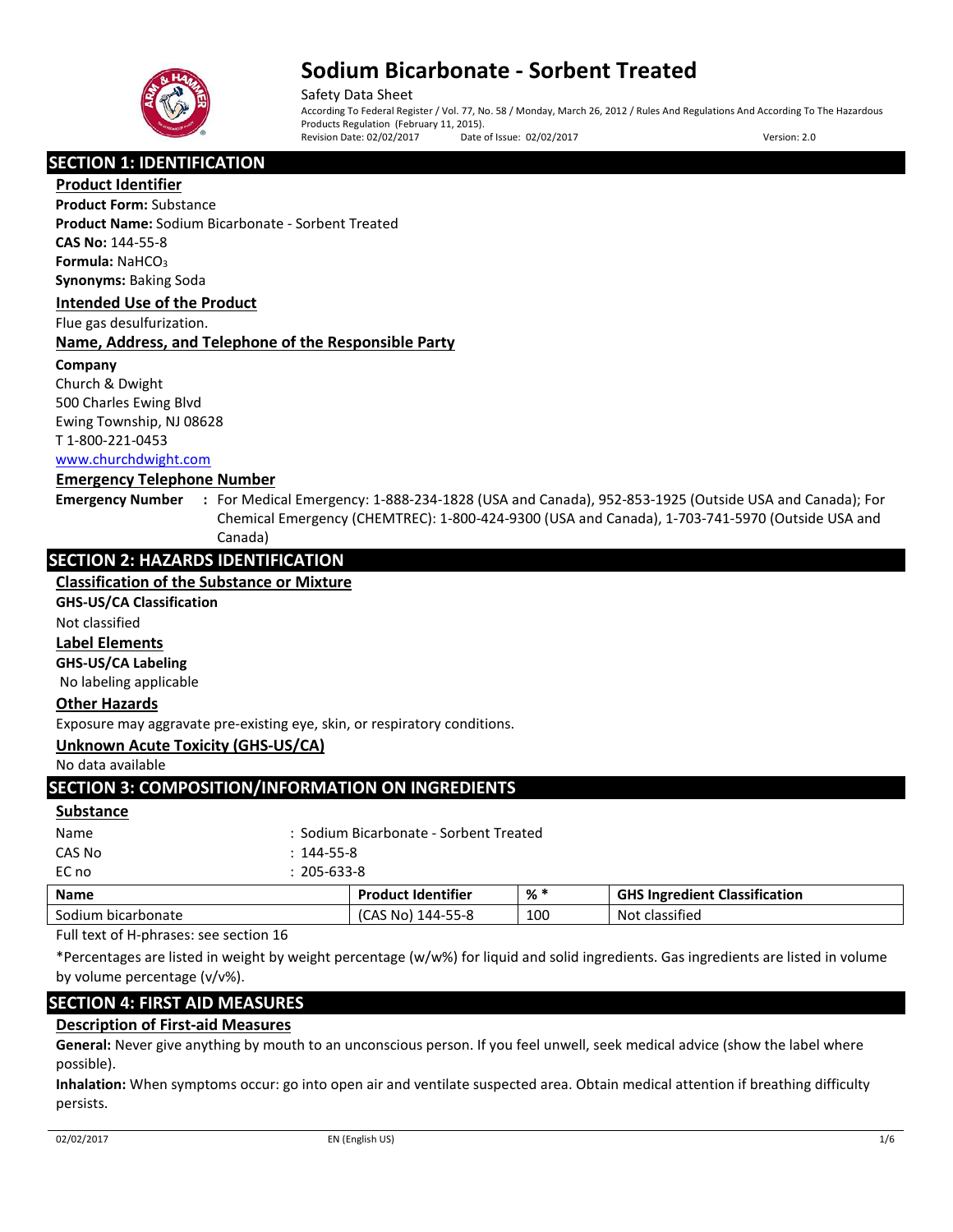### Safety Data Sheet

According To Federal Register / Vol. 77, No. 58 / Monday, March 26, 2012 / Rules And Regulations And According To The Hazardous Products Regulation (February 11, 2015).

**Skin Contact:** Remove contaminated clothing. Drench affected area with water for at least 15 minutes. Obtain medical attention if irritation develops or persists.

**Eye Contact:** Rinse cautiously with water for at least 15 minutes. Remove contact lenses, if present and easy to do. Continue rinsing. Obtain medical attention.

**Ingestion:** Rinse mouth. Do not induce vomiting. Obtain medical attention.

## **Most Important Symptoms and Effects Both Acute and Delayed**

**General:** Not expected to present a significant hazard under anticipated conditions of normal use.

**Inhalation:** Prolonged exposure may cause irritation.

**Skin Contact:** Prolonged exposure may cause skin irritation.

**Eye Contact:** May cause slight irritation to eyes.

**Ingestion:** Large doses may produce systemic alkalosis and expansion in extracellular fluid volume with edema.

**Chronic Symptoms:** None expected under normal conditions of use.

### **Indication of Any Immediate Medical Attention and Special Treatment Needed**

If exposed or concerned, get medical advice and attention. If medical advice is needed, have product container or label at hand.

## **SECTION 5: FIRE-FIGHTING MEASURES**

## **Extinguishing Media**

**Suitable Extinguishing Media:** Water spray, dry chemical, foam, carbon dioxide.

**Unsuitable Extinguishing Media:** Do not use a heavy water stream. Use of heavy stream of water may spread fire.

### **Special Hazards Arising From the Substance or Mixture**

**Fire Hazard:** Not considered flammable but may burn at high temperatures.

**Explosion Hazard:** Product is not explosive.

**Reactivity:** Hazardous reactions will not occur under normal conditions.

### **Advice for Firefighters**

**Precautionary Measures Fire:** Exercise caution when fighting any chemical fire.

**Firefighting Instructions:** Exercise caution when fighting any chemical fire. Use water spray or fog for cooling exposed containers.

**Protection During Firefighting:** Do not enter fire area without proper protective equipment, including respiratory protection.

Hazardous Combustion Products: Carbon oxides (CO, CO<sub>2</sub>). Sodium oxides.

## **Reference to Other Sections**

Refer to Section 9 for flammability properties.

# **SECTION 6: ACCIDENTAL RELEASE MEASURES**

## **Personal Precautions, Protective Equipment and Emergency Procedures**

**General Measures:** Avoid prolonged contact with eyes, skin and clothing. Avoid breathing dust.

### **For Non-Emergency Personnel**

**Protective Equipment:** Use appropriate personal protective equipment (PPE).

**Emergency Procedures:** Evacuate unnecessary personnel.

**For Emergency Personnel**

**Protective Equipment:** Equip cleanup crew with proper protection.

**Emergency Procedures:** Ventilate area. Upon arrival at the scene, a first responder is expected to recognize the presence of dangerous goods, protect oneself and the public, secure the area, and call for the assistance of trained personnel as soon as conditions permit.

### **Environmental Precautions**

Avoid release to the environment. Prevent entry to sewers and public waters.

# **Methods and Materials for Containment and Cleaning Up**

**For Containment:** Contain and collect as any solid. Contain solid spills with appropriate barriers and prevent migration and entry into sewers or streams.

**Methods for Cleaning Up:** Clean up spills immediately and dispose of waste safely. Recover the product by vacuuming, shoveling or sweeping. Transfer spilled material to a suitable container for disposal. Contact competent authorities after a spill.

### **Reference to Other Sections**

See Section 8 for exposure controls and personal protection and Section 13 for disposal considerations.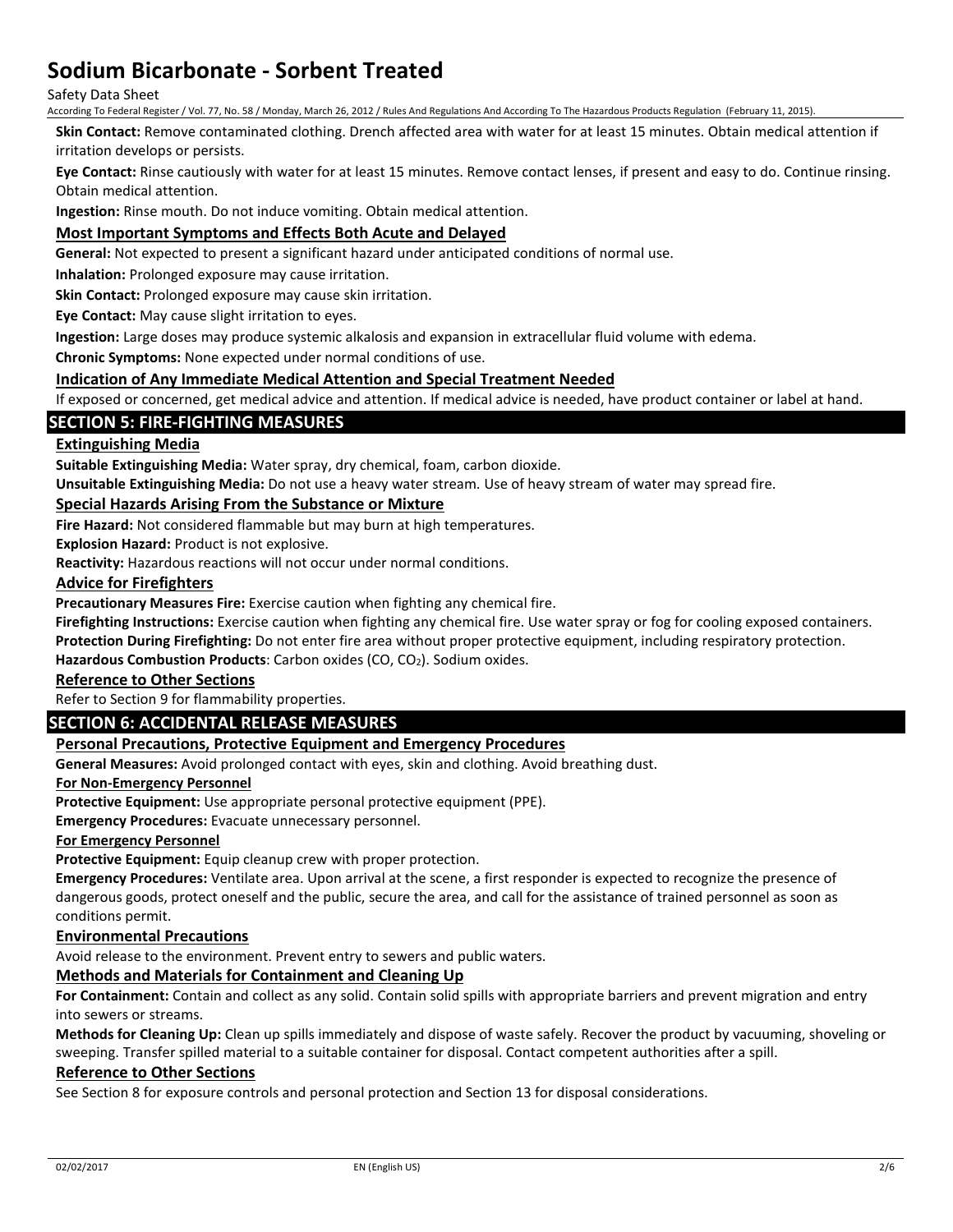Safety Data Sheet

According To Federal Register / Vol. 77, No. 58 / Monday, March 26, 2012 / Rules And Regulations And According To The Hazardous Products Regulation (February 11, 2015).

## **SECTION 7: HANDLING AND STORAGE**

# **Precautions for Safe Handling**

**Precautions for Safe Handling:** Wash hands and other exposed areas with mild soap and water before eating, drinking or smoking and when leaving work. Avoid prolonged contact with eyes, skin and clothing. Avoid breathing dust.

**Hygiene Measures:** Handle in accordance with good industrial hygiene and safety procedures.

## **Conditions for Safe Storage, Including Any Incompatibilities**

**Technical Measures:** Comply with applicable regulations.

**Storage Conditions:** Keep container closed when not in use. Store in a dry, cool place. Keep/Store away from direct sunlight, extremely high or low temperatures and incompatible materials.

**Incompatible Materials:** Strong acids, strong bases, strong oxidizers. Water. Lime.

### **Storage Temperature:** < 65 °C (< 150 °F)

### **Specific End Use(s)**

Food Ingredient, Pharmaceutical, Household and Personal Care Product, Water Treatment, General Industrial Use.

# **SECTION 8: EXPOSURE CONTROLS/PERSONAL PROTECTION**

## **Control Parameters**

For substances listed in section 3 that are not listed here, there are no established Exposure limits from the manufacturer, supplier, importer, or the appropriate advisory agency including: ACGIH (TLV), AIHA (WEEL), NIOSH (REL), OSHA (PEL), Canadian provincial governments, or the Mexican government.

| Particulates not otherwise classified (PNOC) |                                     |                                                                                  |
|----------------------------------------------|-------------------------------------|----------------------------------------------------------------------------------|
| <b>USA ACGIH</b>                             | ACGIH TWA $(mg/m3)$                 | 3 mg/m <sup>3</sup> Respirable fraction                                          |
|                                              |                                     | 10 mg/m <sup>3</sup> Total Dust                                                  |
| <b>USA OSHA</b>                              | OSHA PEL (TWA) (mg/m <sup>3</sup> ) | $\overline{5}$ mg/m <sup>3</sup> Respirable fraction                             |
|                                              |                                     | 15 mg/m <sup>3</sup> Total Dust                                                  |
| Alberta                                      | OEL TWA (mg/m <sup>3</sup> )        | 10 mg/m $3$ (total)                                                              |
|                                              |                                     | 3 mg/m <sup>3</sup> (respirable)                                                 |
| <b>British Columbia</b>                      | OEL TWA (mg/m <sup>3</sup> )        | 10 mg/m <sup>3</sup> (nuisance dust-total dust)                                  |
|                                              |                                     | 3 mg/m <sup>3</sup> (nuisance dust-respirable fraction)                          |
| Manitoba                                     | OEL TWA (mg/m <sup>3</sup> )        | 10 mg/m <sup>3</sup> (inhalable particles, recommended)                          |
|                                              |                                     | 3 mg/m <sup>3</sup> (respirable particles, recommended)                          |
| <b>New Brunswick</b>                         | OEL TWA (mg/m <sup>3</sup> )        | 3 mg/m <sup>3</sup> (particulate matter containing no Asbestos and <1%           |
|                                              |                                     | Crystalline silica, respirable fraction)                                         |
|                                              |                                     | 10 mg/m <sup>3</sup> (particulate matter containing no Asbestos and <1%          |
|                                              |                                     | Crystalline silica, inhalable fraction)                                          |
| <b>Newfoundland &amp; Labrador</b>           | OEL TWA (mg/m <sup>3</sup> )        | 10 mg/m <sup>3</sup> (inhalable particles, recommended)                          |
|                                              |                                     | 3 mg/m <sup>3</sup> (respirable particles, recommended)                          |
| <b>Nova Scotia</b>                           | OEL TWA (mg/m <sup>3</sup> )        | 10 mg/m <sup>3</sup> (inhalable particles, recommended)                          |
|                                              |                                     | 3 mg/m <sup>3</sup> (respirable particles, recommended)                          |
| <b>Nunavut</b>                               | OEL STEL (mg/m <sup>3</sup> )       | 20 mg/m <sup>3</sup> (insoluble or poorly soluble-inhalable fraction)            |
|                                              |                                     | 6 mg/m <sup>3</sup> (insoluble or poorly soluble-respirable fraction)            |
| <b>Nunavut</b>                               | OEL TWA (mg/m <sup>3</sup> )        | 10 mg/m <sup>3</sup> (insoluble or poorly soluble-inhalable fraction)            |
|                                              |                                     | 3 mg/m <sup>3</sup> (insoluble or poorly soluble-respirable fraction)            |
| <b>Northwest Territories</b>                 | OEL STEL (mg/m <sup>3</sup> )       | 20 mg/m <sup>3</sup> (insoluble or poorly soluble-inhalable fraction)            |
|                                              |                                     | 6 mg/m <sup>3</sup> (insoluble or poorly soluble-respirable fraction)            |
| <b>Northwest Territories</b>                 | OEL TWA (mg/m <sup>3</sup> )        | 10 mg/m <sup>3</sup> (insoluble or poorly soluble-inhalable fraction)            |
|                                              |                                     | 3 mg/m <sup>3</sup> (insoluble or poorly soluble-respirable fraction)            |
| <b>Ontario</b>                               | OEL TWA (mg/m <sup>3</sup> )        | 10 mg/m <sup>3</sup> (inhalable)                                                 |
|                                              |                                     | 3 mg/m <sup>3</sup> (respirable)                                                 |
| <b>Prince Edward Island</b>                  | OEL TWA (mg/m <sup>3</sup> )        | 10 mg/m <sup>3</sup> (inhalable particles, recommended)                          |
|                                              |                                     | 3 mg/m <sup>3</sup> (respirable particles, recommended)                          |
| Québec                                       | VEMP ( $mg/m3$ )                    | 10 mg/m <sup>3</sup> (including dust, inert or nuisance particulates-total dust) |
| Saskatchewan                                 | OEL STEL (mg/m <sup>3</sup> )       | 20 mg/m <sup>3</sup> (insoluble or poorly soluble-inhalable fraction)            |
|                                              |                                     | 6 mg/m <sup>3</sup> (insoluble or poorly soluble-respirable fraction)            |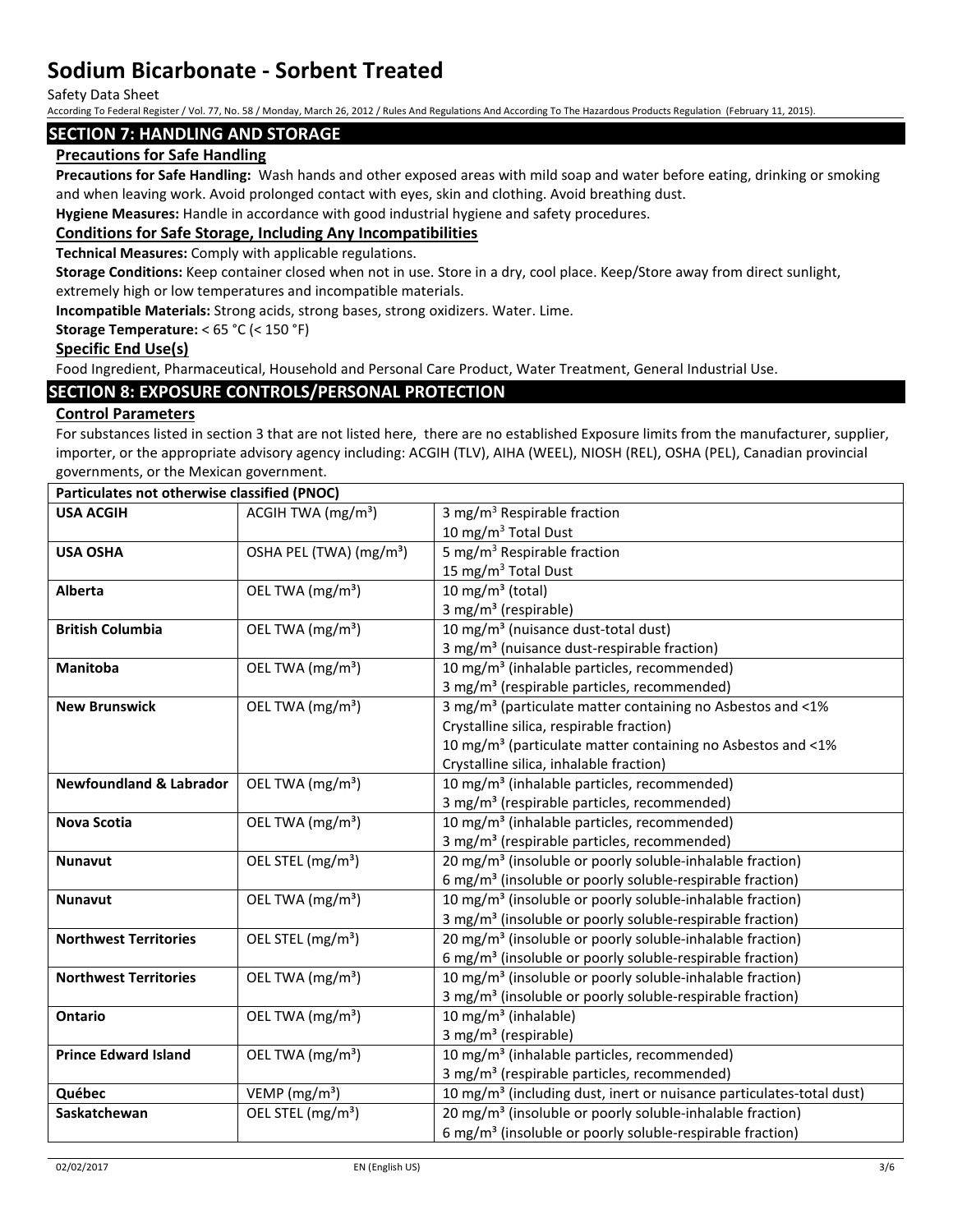Safety Data Sheet

According To Federal Register / Vol. 77, No. 58 / Monday, March 26, 2012 / Rules And Regulations And According To The Hazardous Products Regulation (February 11, 2015).

| Saskatchewan | OEL TWA (mg/m <sup>3</sup> ) | <sup>1</sup> 10 mg/m <sup>3</sup> (insoluble or poorly soluble-inhalable fraction) |
|--------------|------------------------------|------------------------------------------------------------------------------------|
|              |                              | 3 mg/m <sup>3</sup> (insoluble or poorly soluble-respirable fraction)              |

## **Exposure Controls**

**Appropriate Engineering Controls:** For occupational/workplace settings: Emergency eye wash fountains and safety showers should be available in the immediate vicinity of any potential exposure. Ensure adequate ventilation, especially in confined areas. Ensure all national/local regulations are observed.

**Personal Protective Equipment:** For occupational/workplace settings and bulk quantities: Gloves. Protective clothing. Protective goggles.



**Materials for Protective Clothing:** For occupational/workplace settings: Chemically resistant materials and fabrics.

**Hand Protection:** For occupational/workplace settings: Wear protective gloves.

**Eye Protection:** For occupational/workplace settings: Chemical safety goggles.

**Skin and Body Protection:** Wear suitable protective clothing.

**Respiratory Protection:** If exposure limits are exceeded or irritation is experienced, approved respiratory protection should be worn. In case of inadequate ventilation, oxygen deficient atmosphere, or where exposure levels are not known wear approved respiratory

| protection.                                                  |  |                                    |  |
|--------------------------------------------------------------|--|------------------------------------|--|
| Other Information: When using, do not eat, drink or smoke.   |  |                                    |  |
| <b>SECTION 9: PHYSICAL AND CHEMICAL PROPERTIES</b>           |  |                                    |  |
| <b>Information on Basic Physical and Chemical Properties</b> |  |                                    |  |
| <b>Physical State</b>                                        |  | Solid                              |  |
| Appearance                                                   |  | White, crystalline powder          |  |
| Odor                                                         |  | None                               |  |
| <b>Odor Threshold</b>                                        |  | Not available                      |  |
| рH                                                           |  | 8.2 (1% Solution)                  |  |
| <b>Evaporation Rate</b>                                      |  | Not available                      |  |
| <b>Melting Point</b>                                         |  | Not available                      |  |
| <b>Freezing Point</b>                                        |  | Not available                      |  |
| <b>Boiling Point</b>                                         |  | Not available                      |  |
| <b>Flash Point</b>                                           |  | Not available                      |  |
| <b>Auto-ignition Temperature</b>                             |  | Not available                      |  |
| <b>Decomposition Temperature</b>                             |  | Not available                      |  |
| Flammability (solid, gas)                                    |  | Not available                      |  |
| <b>Lower Flammable Limit</b>                                 |  | Not available                      |  |
| <b>Upper Flammable Limit</b>                                 |  | Not available                      |  |
| <b>Vapor Pressure</b>                                        |  | Not available                      |  |
| Relative Vapor Density at 20°C                               |  | Not available                      |  |
| <b>Relative Density</b>                                      |  | Not available                      |  |
| <b>Specific Gravity / Density</b>                            |  | 62 lb/ft3 (993 kg/m3)              |  |
| <b>Specific Gravity</b>                                      |  | Not available                      |  |
| Solubility                                                   |  | Water: 8.6 g/100ml @ 20 °C (68 °F) |  |
| <b>Partition Coefficient: N-Octanol/Water</b>                |  | Not available                      |  |
| <b>Viscosity</b>                                             |  | Not available                      |  |
| <b>SECTION 10: STABILITY AND REACTIVITY</b>                  |  |                                    |  |

**Reactivity:** Hazardous reactions will not occur under normal conditions.

**Chemical Stability:** Stable under recommended handling and storage conditions (see section 7).

**Possibility of Hazardous Reactions:** Hazardous polymerization will not occur.

**Conditions to Avoid:** Direct sunlight, extremely high or low temperatures, and incompatible materials.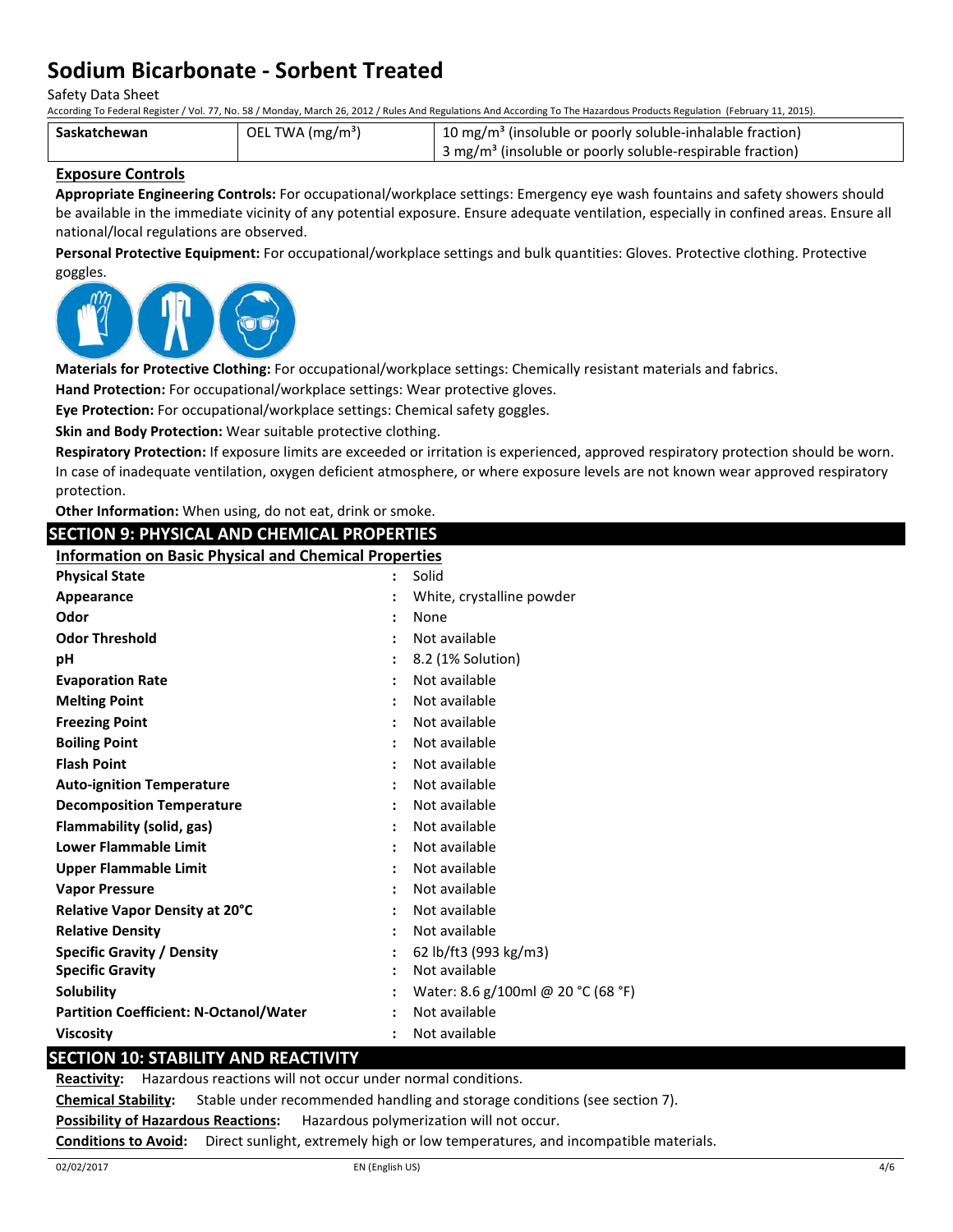Safety Data Sheet

According To Federal Register / Vol. 77, No. 58 / Monday, March 26, 2012 / Rules And Regulations And According To The Hazardous Products Regulation (February 11, 2015).

**Incompatible Materials:** Strong acids, strong bases, strong oxidizers. Water. Lime.

**Hazardous Decomposition Products:** None known. At high temperature may liberate toxic gases.

# **SECTION 11: TOXICOLOGICAL INFORMATION**

**Information on Toxicological Effects - Product**

**Acute Toxicity (Oral):** Not classified

**Acute Toxicity (Dermal):** Not classified **Acute Toxicity (Inhalation):** Not classified

**LD50 and LC50 Data:** Not available

**Skin Corrosion/Irritation:** Not classified

**pH:** 8.2 (1% Solution)

**Eye Damage/Irritation:** Not classified

**pH:** 8.2 (1% Solution)

**Respiratory or Skin Sensitization:** Not classified

**Germ Cell Mutagenicity:** Not classified

**Carcinogenicity:** Not classified

### **Specific Target Organ Toxicity (Repeated Exposure):** Not classified

**Reproductive Toxicity:** Not classified

**Specific Target Organ Toxicity (Single Exposure):** Not classified

**Aspiration Hazard:** Not classified

**Symptoms/Injuries After Inhalation:** Prolonged exposure may cause irritation.

**Symptoms/Injuries After Skin Contact:** Prolonged exposure may cause skin irritation.

**Symptoms/Injuries After Eye Contact:** May cause slight irritation to eyes.

**Symptoms/Injuries After Ingestion:** Large doses may produce systemic alkalosis and expansion in extracellular fluid volume with edema.

**Chronic Symptoms:** None expected under normal conditions of use.

# **Information on Toxicological Effects - Ingredient(s)**

**LD50 and LC50 Data:**

**Sodium bicarbonate (144-55-8)**

**LD50 Oral Rat** 7334 mg/kg

# **SECTION 12: ECOLOGICAL INFORMATION**

**Toxicity**

**Ecology - General:** Not classified.

| Sodium Bicarbonate - Sorbent Treated (144-55-8) |                         |  |  |  |
|-------------------------------------------------|-------------------------|--|--|--|
| LC50 Fish 1                                     | 7100 mg/l Bluegill      |  |  |  |
| <b>EC50 Daphnia 1</b>                           | 4100 mg/l Daphnids      |  |  |  |
| LC50 Fish 2                                     | 7700 mg/l Rainbow Trout |  |  |  |

**Persistence and Degradability**

**Sodium Bicarbonate - Sorbent Treated (144-55-8) Persistence and Degradability | Not established.** 

### **Bioaccumulative Potential**

**Sodium Bicarbonate - Sorbent Treated (144-55-8)**

**Bioaccumulative Potential Fig. 2016** Not established.

**Mobility in Soil** Not available

## **Other Adverse Effects**

**Other Information:** Avoid release to the environment.

## **SECTION 13: DISPOSAL CONSIDERATIONS**

**Waste Disposal Recommendations:** Dispose of contents/container in accordance with local, regional, national, territorial, provincial, and international regulations.

**Ecology - Waste Materials:** Avoid release to the environment.